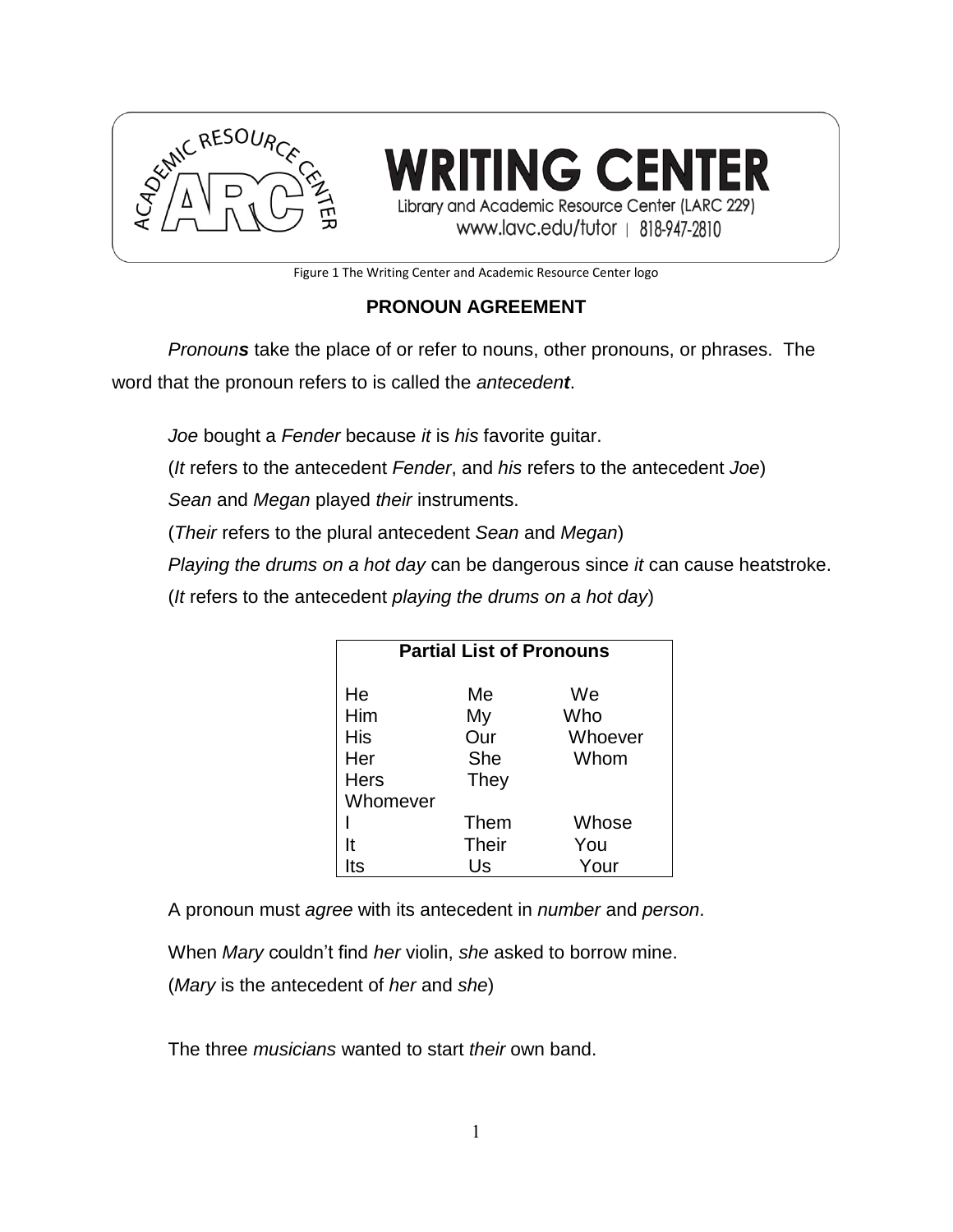(*Musicians* is the antecedent of *their*. Since *musicians* is plural, the pronoun referring to the musicians must also be plural)

Making pronouns agree with their antecedents is usually easy. However, there are three special circumstances that can be tricky.

1. **Indefinite Pronouns:** The following words are *singular*: anybody, anyone, everybody, everyone, nobody, no one, none, one, somebody, someone. Any pronoun that refers to these must also be singular*: he, him, his, she,* or *her*.

*Anyone* can play the piano if *he* or *she* wants to. *Everybody* should do *his* or *her* best to keep the room clean.

2. *Special Singular Antecedents***:** The following constructions are singular: each (of), either (of), neither (of), every one (of), one (of). Any pronoun that refers to one of these must also be singular.

*Neither* of the two men paid for *his* ticket to the concert. *Each* of the bands had *its* own unique style.

3. *Collective Nouns* represent a group of people but are usually considered *singular*. They usually take singular pronouns.

The *band* reached *its* decision to break up after a bad week.

The *school orchestra* is well known for *its* enthusiasm.

| <b>Common Collective Nouns</b>        |          |                    |  |
|---------------------------------------|----------|--------------------|--|
| <b>Class</b><br>College<br>Motherhood | Faculty  | Jury<br>Government |  |
| Committee Group<br>Company            | Homework | School<br>Society  |  |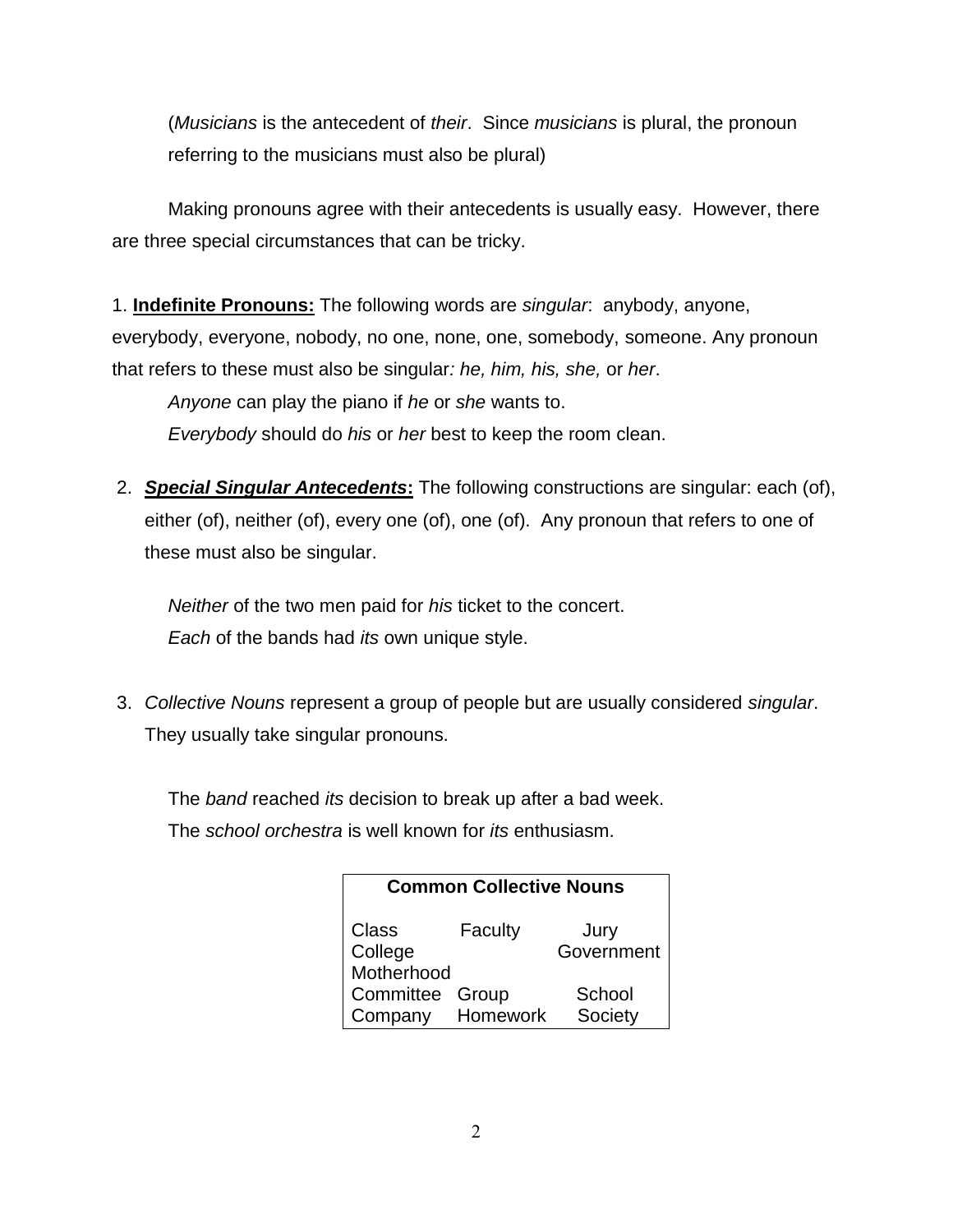#### **Exercises:**

**Fill in the correct pronoun and circle its antecedent. Make sure each pronoun agrees in number and person with its antecedent.**

- 1. Everybody wants \_\_\_\_\_\_\_\_\_\_\_\_\_\_\_\_\_\_\_\_ career to be rewarding.
- 2. Each of these arguments has \_\_\_\_\_\_\_\_\_\_\_\_\_\_\_\_\_\_\_ flaws.
- 3. Miss Smith will be here soon, so please get \_\_\_\_\_\_\_\_\_\_\_\_\_\_\_ contract ready.
- 4. Nowadays, a married couple exchanges rings to symbolize \_\_\_\_\_\_\_\_\_\_\_\_\_\_\_ relationship.
- 5. Brandy wanted to be \_\_\_\_\_\_\_\_\_\_\_\_\_\_\_\_\_\_\_\_ own boss.

A pronoun must refer clearly to its antecedent. Avoid vague, repetitious, or ambiguous pronoun reference.

#### **Vague Pronouns**

At the box office, *they* said that the concert was sold out. (Problem: who is *they*?) *Revised:* The cashier at the box office said… or, At the box office, I was told…

# **Repetitious Pronouns**

In the review, it says that *Bill* is a talented guitarist. (Problem: *it* simply repeats *review*, the antecedent preceding it) *Revised:* The review says that *Bill* is a talented guitarist.

# **Ambiguous Pronouns**

Mr. Mosely told his son that *his* violin was out of tune. (Problem: *his* could refer to either Mr. Mosely or to his son) *Revised:* Mr. Mosely told his son that the younger man's violin was out of tune.